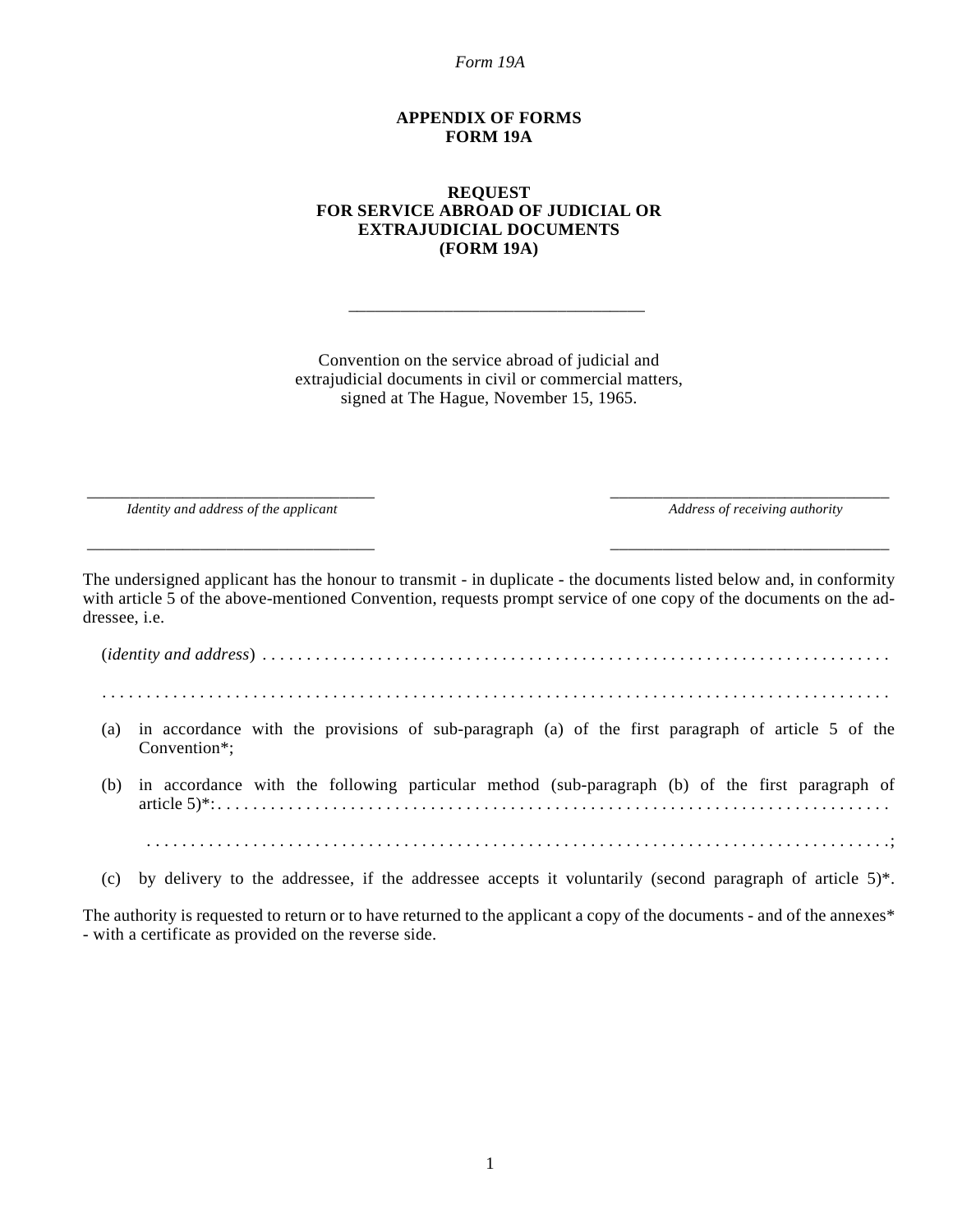# *List of Documents*

| Done at $\dots \dots \dots \dots \dots$ , the $\dots \dots \dots \dots \dots$ |
|-------------------------------------------------------------------------------|
| Signature or stamp.                                                           |

*\*Delete if inappropriate.*

## **CERTIFICATE**

The undersigned authority has the honour to certify, in conformity with article 6 of the Convention,

| (1) |                          | that the document has been served*                                                                                |
|-----|--------------------------|-------------------------------------------------------------------------------------------------------------------|
|     |                          |                                                                                                                   |
|     | $\overline{\phantom{a}}$ |                                                                                                                   |
|     |                          | - in one of the following methods authorized by article 5 -                                                       |
|     | (a)                      | in accordance with the provisions of sub-paragraph (a) of the first paragraph of article 5 of the<br>Convention*; |
|     | (b)                      | in accordance with the following particular method <sup>*</sup> :                                                 |
|     |                          |                                                                                                                   |
|     |                          |                                                                                                                   |
|     | (c)                      | by delivery to the addressee, who accepted it voluntarily.                                                        |
|     |                          | The documents referred to in the request have been delivered to:                                                  |
|     |                          |                                                                                                                   |
|     |                          |                                                                                                                   |
|     |                          | - relationship to the addressee (family, business or other):                                                      |

. . . . . . . . . . . . . . . . . . . . . . . . . . . . . . . . . . . . . . . . . . . . . . . . . . . . . . . . . . . . . . . . . . . . . . . . . . . . . . . . . . . . .